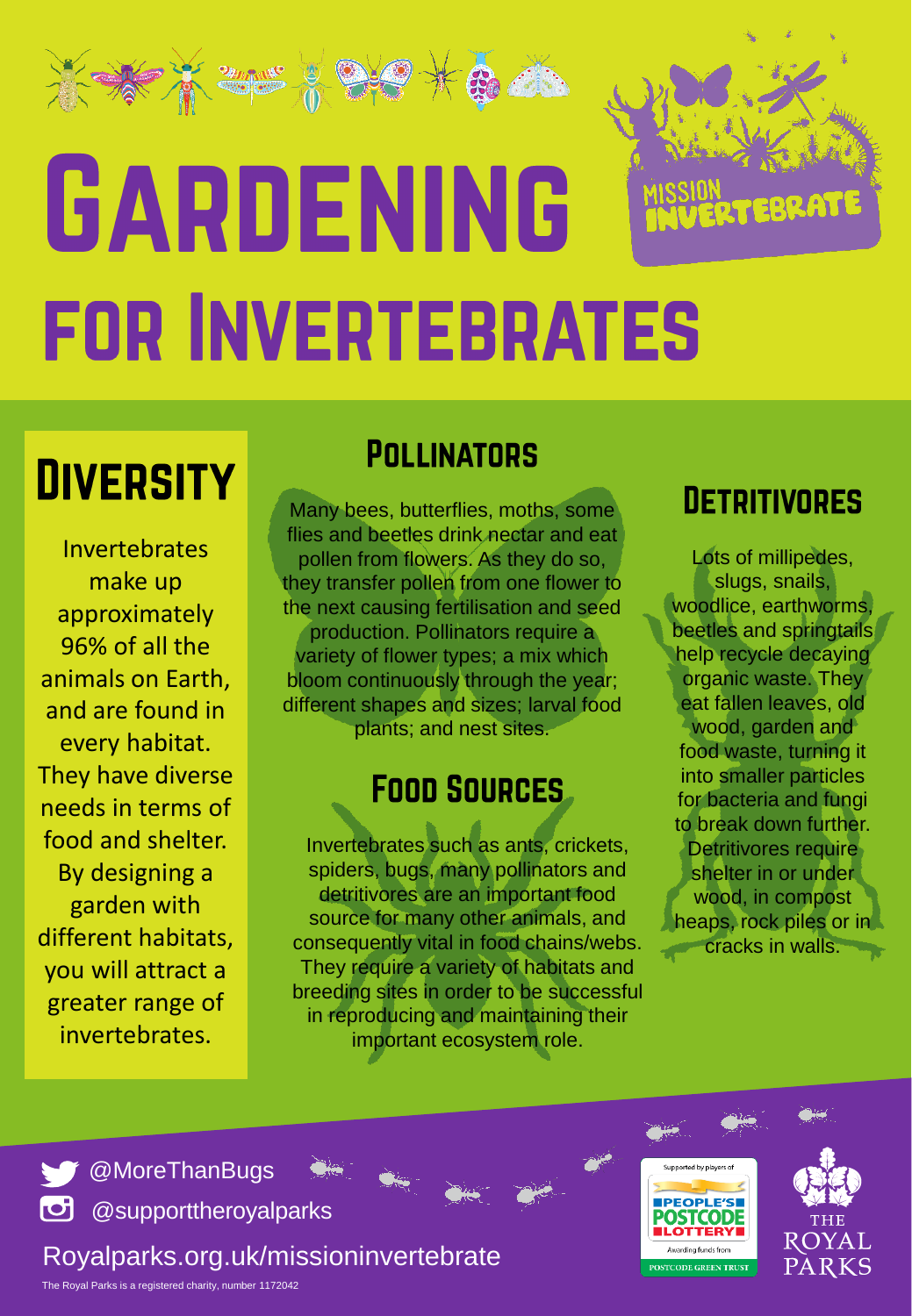

### **GARDENING FOR POLLINATORS**



**P 1. SELECT THE RIGHT PLANTS FOR POLLINATORS.** Planting mini meadows (e.g. red clover, bird's foot trefoil, knapweed), herb gardens (e.g. oregano, rosemary, marjoram) and flowering shrubs and trees (e.g. hawthorn, apple tree, pear tree) will benefit adult pollinators. Larval food plants for butterfly and moth caterpillars to feed on (e.g. common nettles) should also be considered. Pollinators love a sunny site.

**2. PLANT A CONTINUOUS SUCCESSION OF FLOWERS** from March to October. This will mean that pollinators are fed throughout the year. Ivy is important to many pollinators as it flowers in autumn when other nectar sources are absent. Snowdrop and primrose are useful early flowering plants to those pollinators who wake up on sunny, late-winter days.



 $\bullet$  3. OFFER A MIX OF FLOWER TYPES, SHAPES AND SIZES. Some common pollinators are generalists and use a mixture of flowers, but most are specialists. Try to attract these pollinators by offering diversity in flower structure (e.g. bellshaped comfrey, bowl-shaped poppies, flat and open cow parsley, tubularcentred campion).

4. PROVIDE NEST SITES by leaving bare soil on a sunny south-facing bank for some solitary bees to bore their tunnels. Artificial nest sites can also be offered by drilling holes in blocks of wood and attaching to south-facing fence posts.

**WOMORETHANBUGS** col @supporttheroyalparks

Royalparks.org.uk/missioninvertebrate







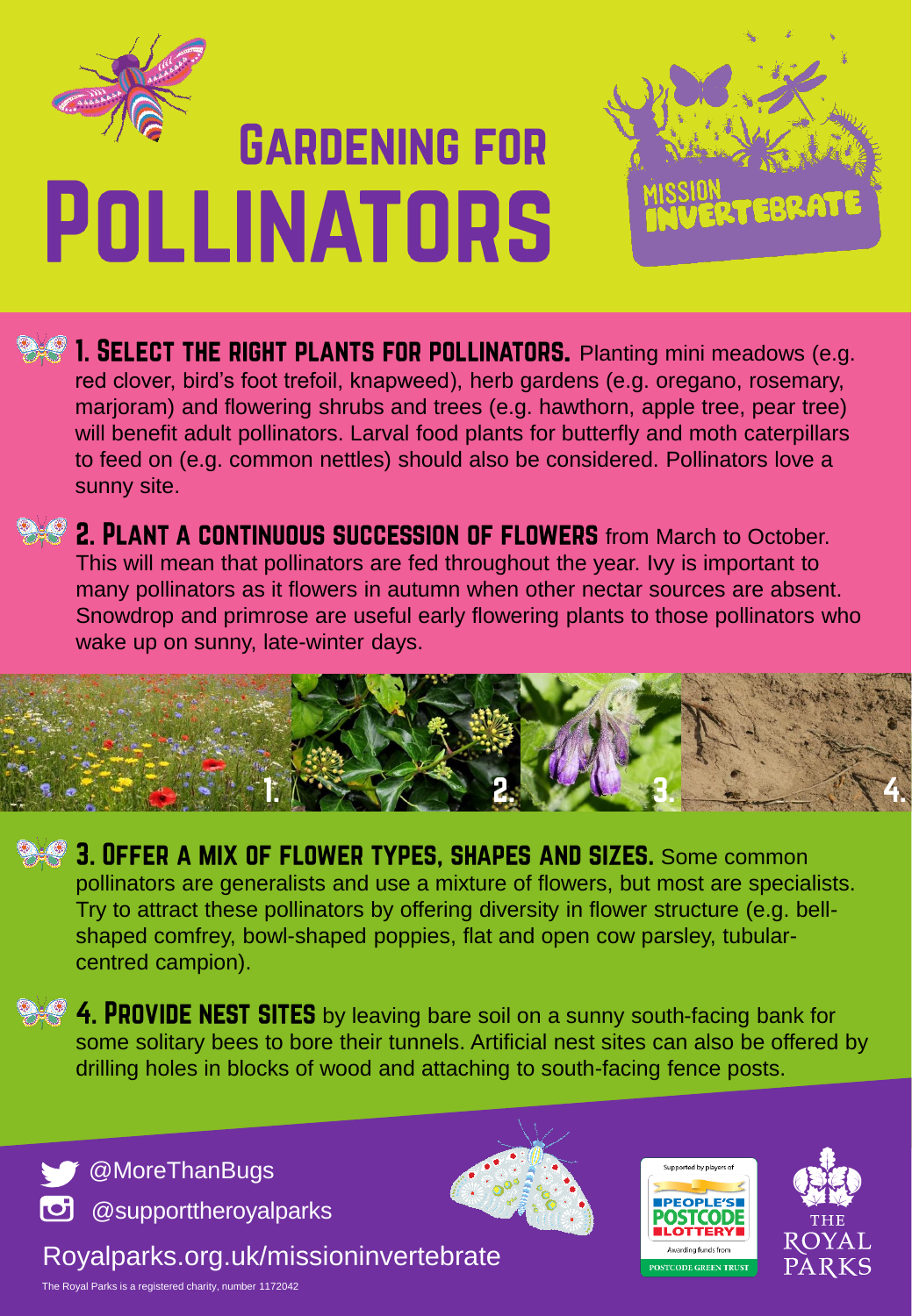

## **GARDENING FOR DETRITIVORES**



**1. BUILD A COMPOST HEAP.** Pile up organic waste (e.g. grass cuttings, vegetable peelings, fruit cores) and detritivores should move in to eat the decaying matter. Place a compost heap along the garden perimeter but ensure it is in a sunny position. If using a boxed compost heap, leave an open front for wildlife to move in and out.



2. CREATE A DEAD WOOD HABITAT. The bigger the wood the better, but smaller branches can add value too. Build a log pile in the shade as many detritivores like it dark and damp. Try to leave stumps and fallen trees in big pieces in contact with the soil so that the wood remains wet and able to rot.



**3. MAKE A LOGGERY.** In a shaded area, plant logs from any broadleaved tree(s) vertically so that approximately half of their length is underground. This will encourage detritivores such as stag beetles, if present in your area. These beetles require decaying wood in which to lay their eggs and for their larvae to feed on.



4. CONSTRUCT A WALL OR A ROCK PILE. Dry stone walls with all of their nooks and crannies can support a lot of invertebrate life. Piles made up of rocks, old bricks, roof tiles, terracotta pots and concrete can also work well as a detritivore habitat.

**W**OMoreThanBugs col @supporttheroyalparks

Royalparks.org.uk/missioninvertebrate









**PTERRAT**